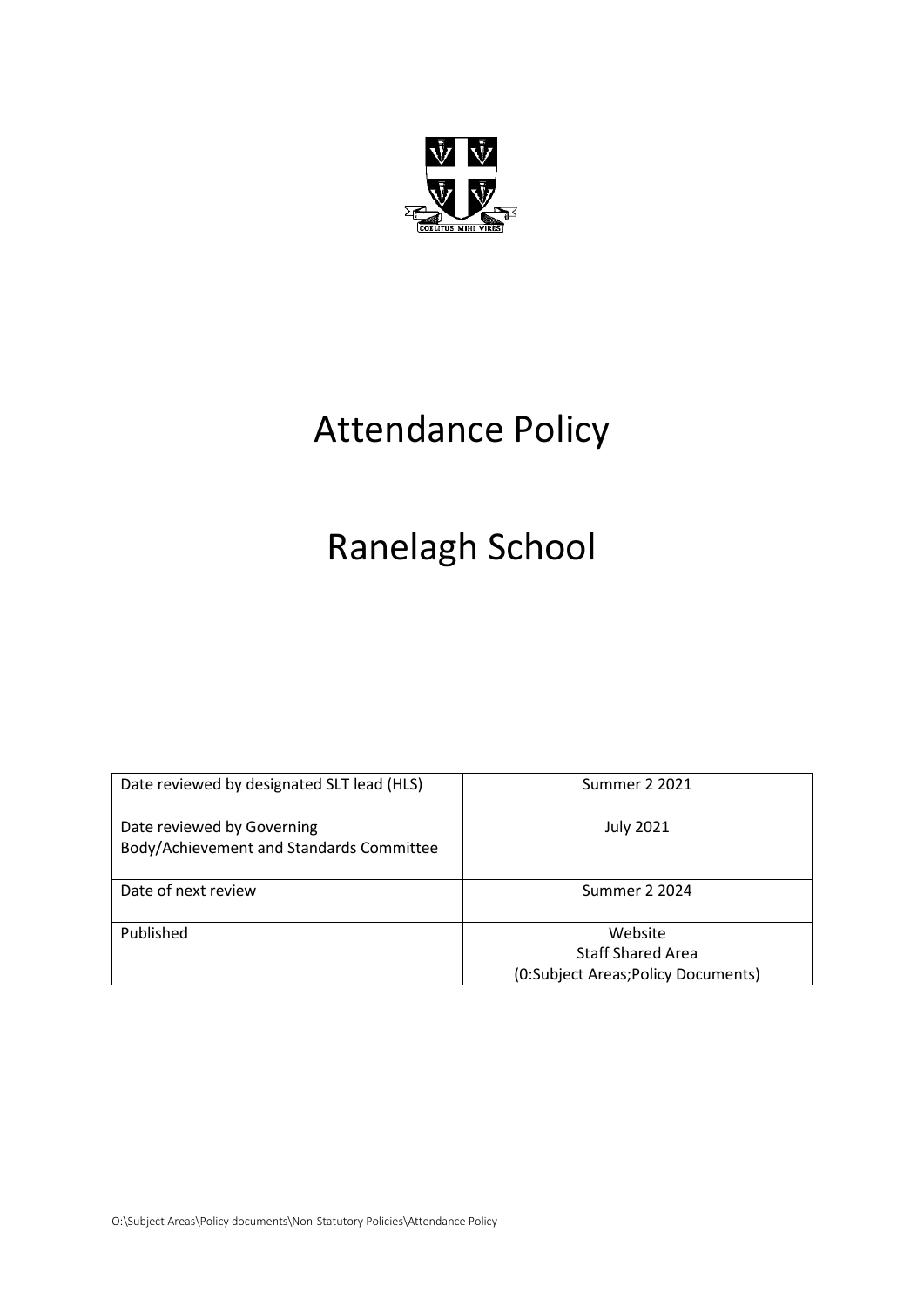**Ranelagh's Attendance Policy is set in consideration and consequence of the provisions of the following:**

- **The Education Act 1996**
- **The Education (Pupil Registration) (England) Regulations 2006, as amended by The Education (Pupil Registration) (England) (Amendment) Regulations 2013**
- **The Education (Penalty Notice) (England) Regulations 2007, as amended by The Education (Penalty Notices) (England) (Amendment) Regulations 2012 and The Education (Penalty Notices) (England) (Amendment) Regulations 2013**
- **Department For Education Guidance as from time to time issued in respect of school attendance matters**

**In so far as any specific provision of the above does not automatically apply to all schools, Ranelagh, as a Multi Academy Trust school, in setting its' own Attendance Policy, adopts and follows the provisions and effect of the above.** 

At Ranelagh, we believe that:

- We are all made in God's image and therefore have a positive contribution to make to the school community
- The school values underpin all our activities for both staff and students
- Everybody should have an equal opportunity to contribute to and benefit from society

As a Church of England school we recognise the importance of educating for life in all its fullness. As part of our commitment to the nurture of wisdom, hope, community and dignity, we understand that the development of students' awareness of the value of all members of the school, local and global communities, irrespective of difference, is fundamental to success. Therefore, regular attendance at school is crucial in enabling our students to gain the knowledge and skills they need to achieve successful outcomes for themselves and for their futures. Regular school attendance is fundamental to enabling students to thrive and excel.

#### **Policy Context**

Good attendance at school is essential for a student's education and establishes a positive working ethos early in life. There is a clear connection between regular attendance and achievement. As attendance deteriorates, so do performance, achievement, friendship circles and self-esteem**.** 

The achievement and maintenance of high levels of attendance are the shared responsibility of parents or carers, school with its' Governing Body and the Local Authority.

The Education Act 1996 requires parents and carers to ensure their child receives an efficient full-time education, suitable to their age, ability, aptitude and any special needs they may have, either by regular attendance at school or otherwise.

Under current government legislation, all absence figures, together with the reasons for absence have to be reported to the school's Governing Body, Local Authority (LA), and the Department for Education (DfE).

Parents and carers must ensure that they are fully aware of the school's attendance policy as any absence, whether authorised or unauthorised, will have a potential impact on their child's learning. Regular school attendance is essential and parents and carers, together with school staff, all have a part to play in ensuring that the full potential of every child is achieved. The Court has determined that "Regular" attendance means that which is *"in accordance with the rules prescribed by the school" (Isle of Wight Council -v- Platt (6th April 2017) [Supreme Court] [2017] UKSC 28 (on appeal from [2016] EWHC 1283 (Admin).*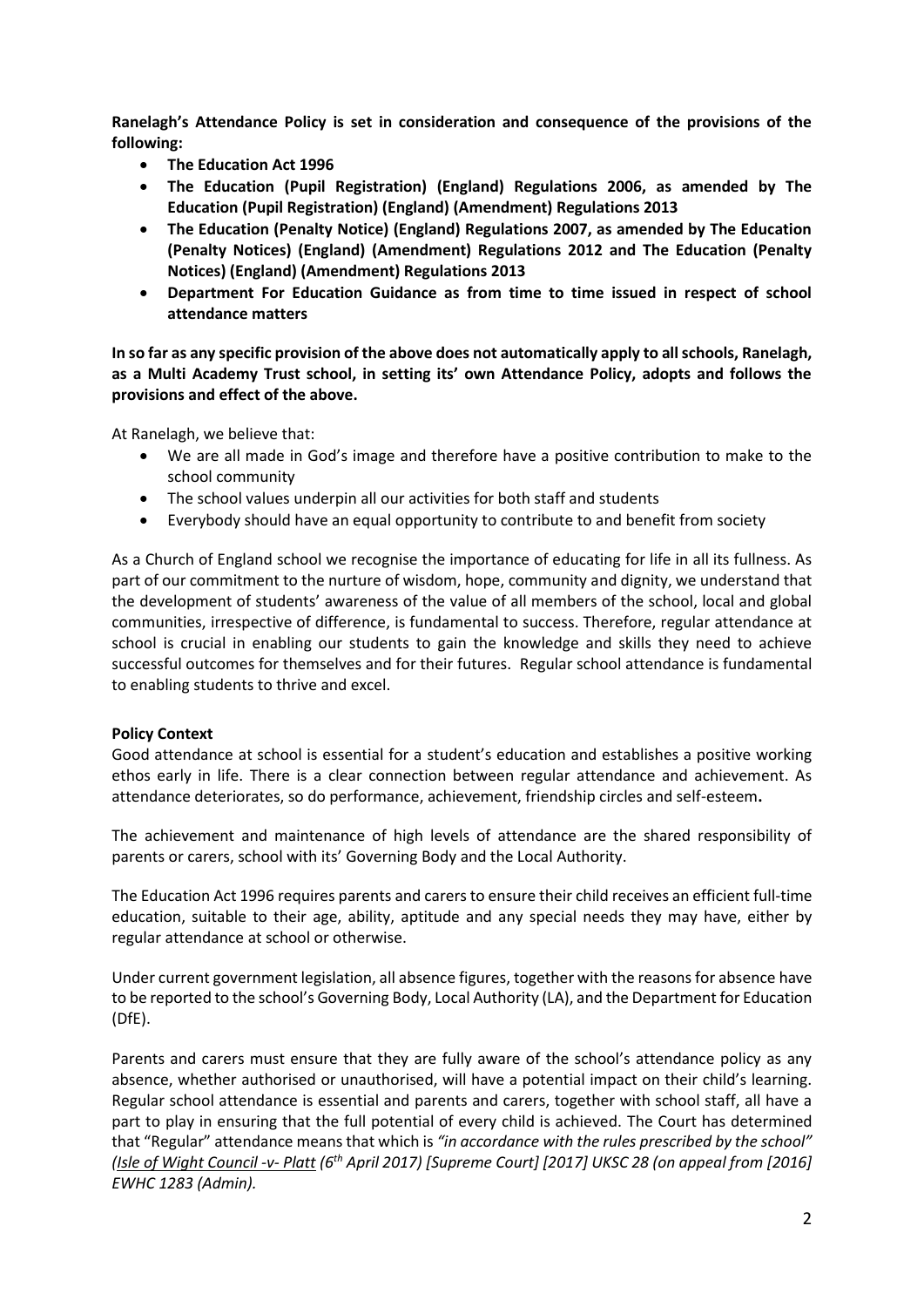## **Absences**

Students are expected to attend school for the entire duration of the academic year, unless there is an *exceptional reason* for the absence. There are two main categories of absence:

- **Authorised absence** is when the school has accepted the explanation offered as satisfactory justification for the absence, or given approval in advance for such an absence
- **Unauthorised absence** is when the school has not received a reason for absence or has not approved a child's absence from school after a parent or carer's request.

When a parent telephones the school with information that their child is unable to attend due to illness or other circumstances, this may not be automatically authorised. The child's current and previous school attendance will be taken into consideration and, as a result, the absence may not be authorised.

Keeping a child off school with minor ailments such as a headache or slight cold is not acceptable. Repeated absences may initiate a request that medical evidence is obtained from a doctor's surgery. This may be in the form of a date stamped compliment slip confirming the visit or a prescription. One of these will need to be shown to a member of the school office. (Please note that the school is not asking any parent or carer to incur a charge for such information and will not be liable for the cost.)

# **School Practice**

In line with the Government and Local Authority guidelines:

- Registers are taken twice daily, in the morning at 8.50 when school starts and in the afternoon after the lunch break. (Class registers are also taken near the start of each lesson)
- Parents/carers should always telephone the school on 01344 421233 and leave a message on the answer machine each day before 9.00am if their child will not be attending school
- On each day of absence, telephone calls are made by a member of the school office if the school has been given no prior notification of a student's absence
- A 'notification of absence' form [on the school website or available from the school office], giving a specific reason for the absence, must be completed and given to the Attendance Officer when the child returns to school
- Registers are monitored regularly and where there is an unexplained absence, a request will be sent to parents/carers for an explanation. After three weeks, the absence will be marked as unauthorised if a reason has not been provided
- If any students are seen to be developing a pattern of absence, staff will bring this to the attention of the Head of Year / Assistant Headteacher (Student Support and Guidance) / Head of Key Stage 5
- The Head of Year / Assistant Headteacher (Student Support and Guidance) / Head of Key Stage 5 as appropriate will write to the parents/carers of those children whose attendance is a cause for concern
- Parents/carers may be asked to meet with the Head of Year / Assistant Headteacher (Student Support and Guidance) / Head of Key Stage 5 as appropriate to discuss absences. An Attendance Action Plan may be instigated
- Should absences persist with no improvement the matter will be referred to the Education Welfare Service and may result in a Fixed Penalty Notice or prosecution.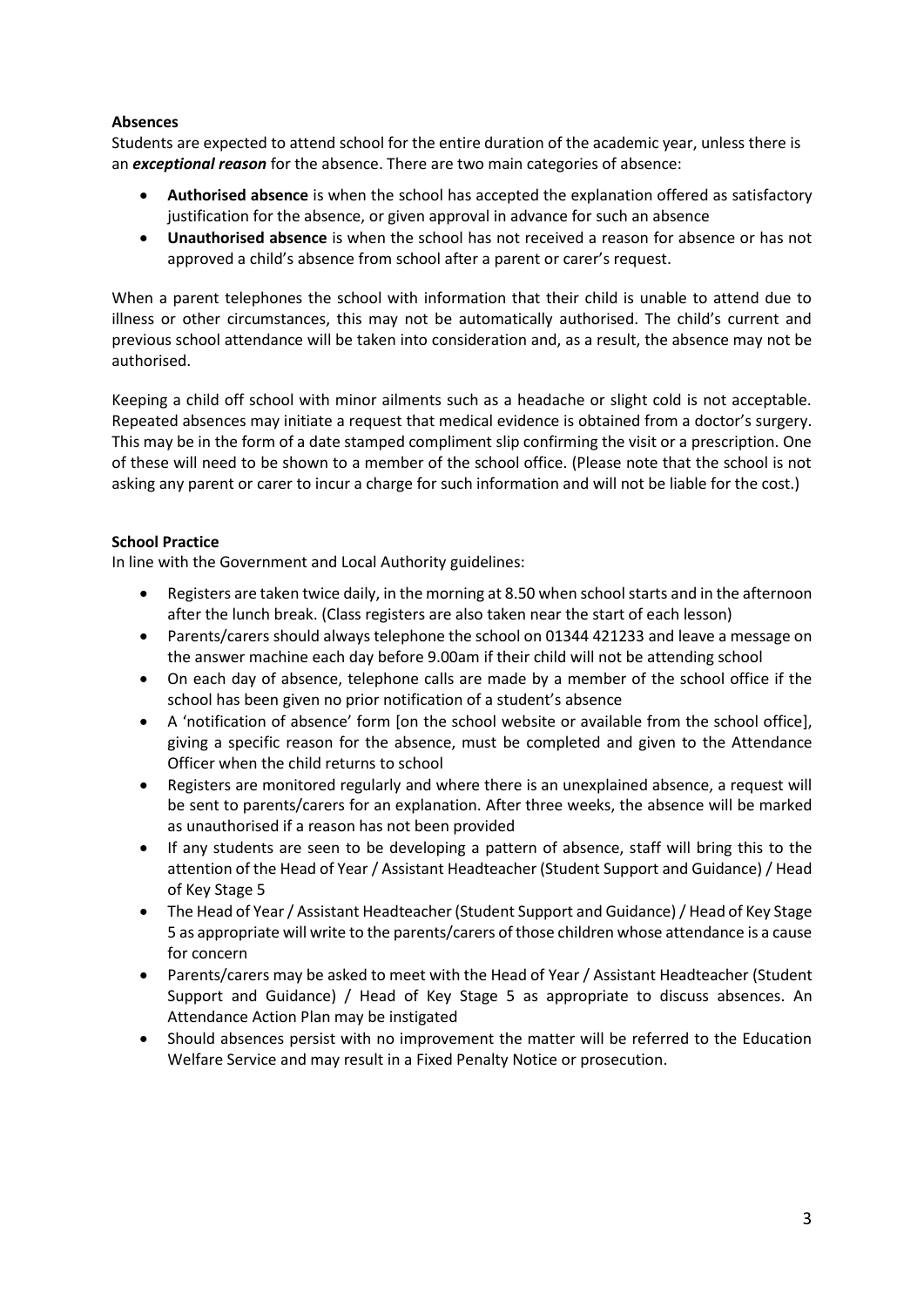#### **Absences during term time**

**The Education (Student Registration) (England) (Amendment) Regulations 2013 states: Regulation 7 of the 2006 Regulations is amended to prohibit the proprietor of a maintained school granting leave of absence to a student; except where an application has been made in advance and the proprietor considers that there are exceptional circumstances relating to the application.**

### **Parent Action**

- Parents/carers with whom the child normally resides, must request leave as far in advance as possible, giving at least 10 school days notice
- Applications to be made by completing the school's 'request for leave of absence' form [on the school website or available from the school office], giving the reason for the request, to be given to the Attendance Officer.

Should a student need to be absent for surgery, a copy of the hospital letter should be attached to the 'request for leave of absence' form.

Dental or medical appointments should be arranged out of school hours wherever possible. Requests for these appointments, and for music examinations, should be made in advance, by emailing attendance@ranelagh.bonitas.org.uk for the attention of the Head of Year. The student should only be out of school for the minimum amount of time necessary for the appointment.

There are approximately 195 school days (390 sessions) a year when children are expected to attend school. There are approximately 71 days (142 sessions) of school holidays. Parents/carers are expected to ensure that holidays are taken during this period. Permission will not be given for holidays in school time.

**Please note that for students on examination courses, the School's policy is not to sanction any request for absence during this time.**

#### **School Action**

On receipt of the 'request for leave of absence' form, the Headteacher or such person as duly authorised by the Headteacher to do so on their behalf, will consider the submitted application, taking into account the reason given by the parent or carer and making a decision as to whether or not such given reasons are, in their view, "exceptional" to merit the granting of leave of absence during term time.

The parent or carer, who submitted the application for leave of absence during term time, will be informed by the school, returning the completed 'request for leave of absence' form within 10 school days of the school's decision in response to the application.

Leave of absence taken without authorisation may be referred to the Education Welfare Service. This may result in prosecution proceedings, or a Fixed Penalty Notice being issued in accordance with Bracknell Forest Council's 'Code of Conduct and Protocol for the issuing of Fixed Penalty Notices', which as a school we endorse. **If a Fixed Penalty Notice is issued, a separate Notice would be issued to each parent for each child.**

As of  $1<sup>st</sup>$  September 2013, the rate per parent per child will be £60 if paid within 21 days and rising to £120 if paid between 22 and 28 days.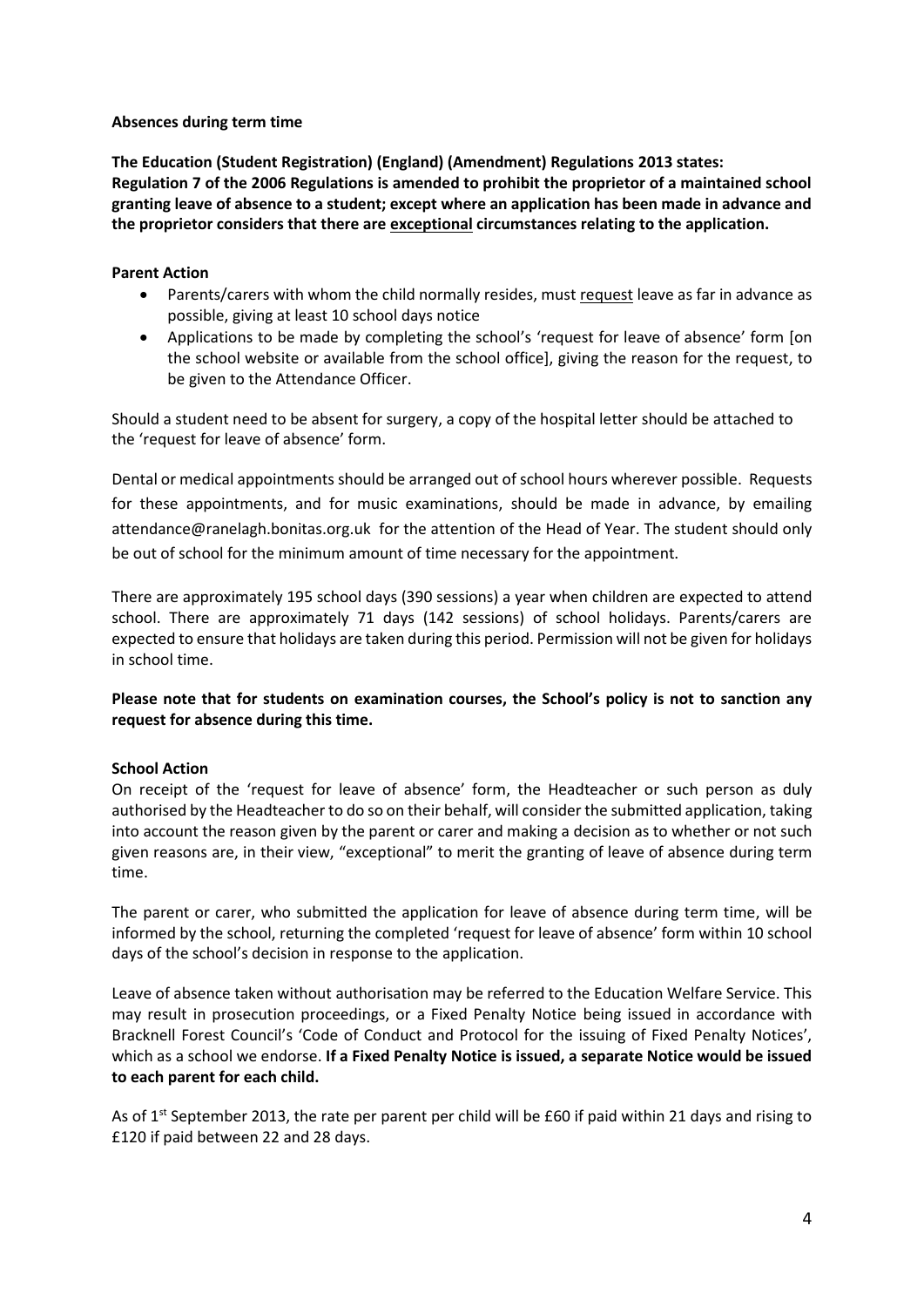If an issued Fixed Penalty Notice is not paid within the prescribed time limit for payment, each parent may be liable to prosecution at the Magistrates' Court for an offence contrary to Section 444 Education Act 1996, (failure to secure regular attendance at school of a registered pupil of compulsory school age), in the same way as if the Fixed Penalty Notice had never been issued.

The purpose of the Fixed Penalty Notice, where it is considered appropriate for such Notice to be issued, is to give a parent the time limited opportunity to avoid prosecution for a substantive offence contrary to Section 444 Education 1996.

Any such prosecution following non-payment of an issued Fixed Penalty Notice will be for a substantive offence contrary to Section 444 Education Act 1996, rather than for non payment of an issued Fixed Penalty Notice.

However, the fact that a Fixed penalty Notice had previously been issued but not paid may be use in evidence during the prosecution.

Prosecution for the substantive offence, if proved, may, in respect of the less serious offence contrary to Section 444 (1) Education Act 1996 (being the parent of a child of compulsory school age who fails to regularly attend school), result in each such parent receiving a criminal conviction and / or Sentence by way of a Fine not exceeding £1,000.00.

Prosecution for the substantive offence, if proved, may, in respect of the more serious offence contrary to Section 444 (1A) Education Act 1996 (where the parent knows that the child is failing to attend regularly at the school and the parent fails without reasonable justification to cause that child to regularly attend school), result in each such parent receiving a criminal conviction and / or Sentence by way of a Fine not exceeding £2,500.00 and / or to a term of imprisonment not exceeding three months, or else any such community based Sentence as deemed appropriate by the Court.

In addition, in all cases where one of the substantive offences is proved, the Prosecution will seek an Order for the Defendant to pay a contribution towards the Prosecution Costs of the case, including investigation costs, the application for which will be served upon the Defendants at the time of the relevant Court proceedings.

In addition, when a Court passes a sentence, it must also order that the relevant "Victim Surcharge" be paid by Defendants. Revenue raised from the Victim Surcharge is used by Central Government to fund victim of crime services through the "Victim and General Fund". The amount of the Victim Surcharge to be paid by Defendants depends on the type of Sentence imposed and, in the case of an adult offender receiving the maximum level of Sentence applicable for the type offences covered by this Attendance Policy, may result in a Victim Surcharge of up to £115.00 per Defendant / parent.

In addition to any other Sentence imposed, the Court has the ancillary power to impose a "Parenting Order", not exceeding 12 months in duration, on parents, where the Court considers such an Order appropriate. Any person found guilty of failing without reasonable excuse to comply with the requirement of a "Parenting Order" or with a direction of the nominated Responsible Officer in respect of it is liable to Breach proceedings and, in the event of conviction for the same, to a fine, not exceeding £1,000,00, and or any other nonimprisonable Sentencing option available to the Court in such case.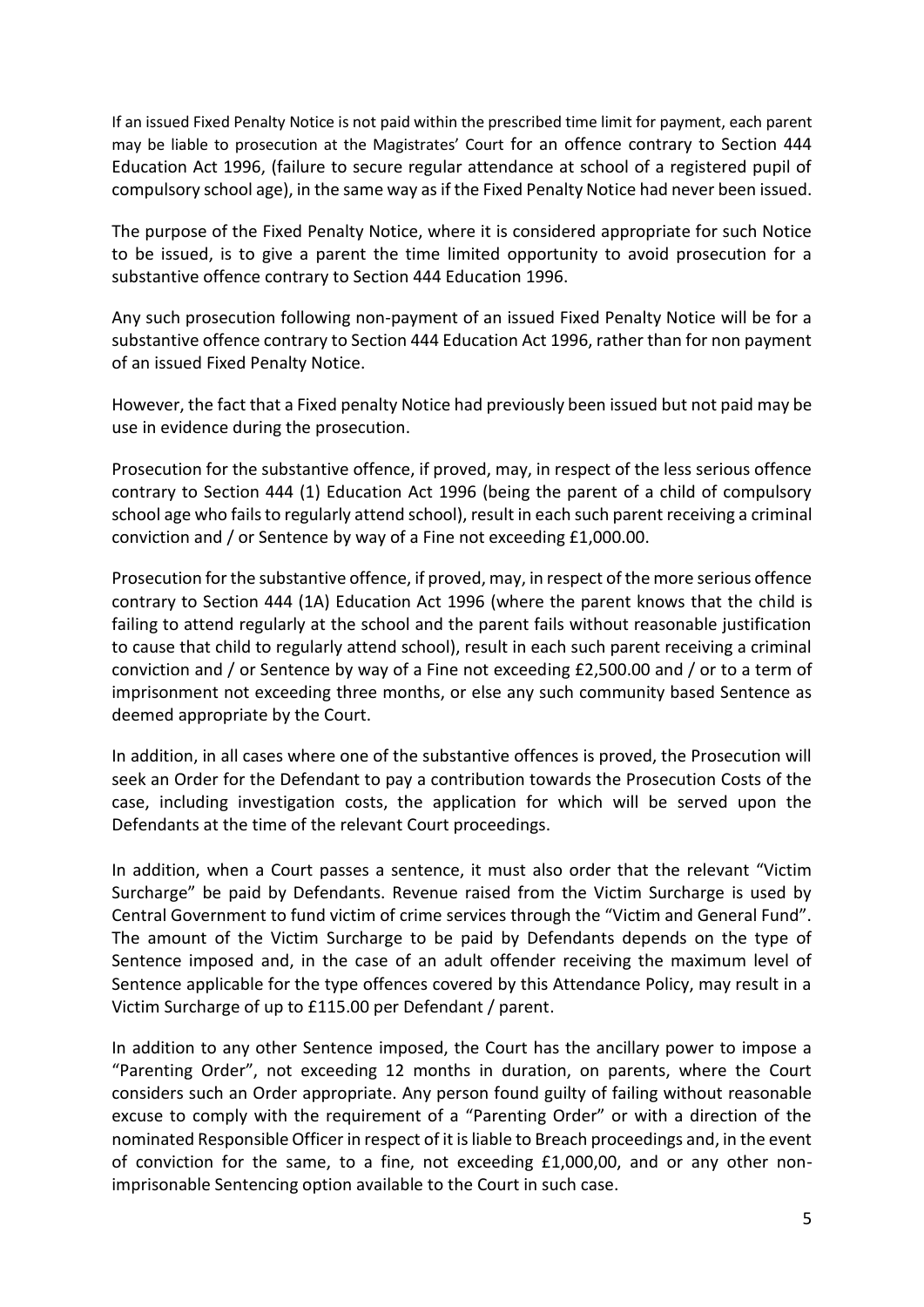Authorisation for term time leave will not be given for the following reasons:

- Availability or cost
- Extended holiday at the beginning or end of the term
- A term-time booking made in error by the parent or another person

## **Lateness**

Students learn best when they arrive punctually to school. The school day begins at 8.50am and all students are expected to be in school by this time. Registers are open at 8.50am and close at 9.30am. A student will receive a late mark 'L' if they are not in the classroom at 8.50am when the registers are taken.

Any student arriving late should report to Reception to sign in on the Late Arrivals sheet. Their name will be entered in the register as 'late' with the reason. The number of minutes that the student is late will be recorded. The number of minutes late will be monitored each month. The student will then be expected to go straight to the classroom of the lesson relevant to that time. The student may be required to make up the time lost.

If the arrival at school is after the registers have closed, the student will receive a 'U'. This equates to an absence although the school is aware that the student is on the school premises in accordance with health and safety.

If a student is late due to a medical appointment, they will receive an authorised absence coded 'M'. Parents/carers are advised that, where possible, doctor and dental appointments should be made outside of school hours or during school holidays. Parent/carers may be asked for proof of the appointment.

Students who are consistently late are disrupting not only their own education but also that of the other students. Lateness is considered to be an equally serious absence. Parents/carers of students who seem to be developing patterns of lateness will be reminded by letter of the importance of good time keeping. If lateness persists parents/carers will be invited to attend the school and discuss the problem with the Head of Year / Assistant Headteacher (Student Support and Guidance) / Head of Key Stage 5 or as appropriate.

## **The Role of school staff**

Students learn best when parents and staff work in partnership to maximise students' attendance at school and everyone is clear about expectations and procedures.

- The staff at Ranelagh has an obligation to enquire and challenge the reasons for students' absences and/or lateness and to insist on written evidence for any such absences
- There is also an expectation that staff report concerns over absence and lateness to the Head of Year / Assistant Headteacher (Student Support and Guidance) / Head of Key Stage 5 as appropriate
- The school will send letters to parents/carers as to their child's current attendance level, unexplained absences or lateness's or any other concerns
- The parent app in SIMS is kept updated with respect to the punctuality and attendance of each student; parents can log in to check their child's attendance records
- The school collects information daily and weekly from the registers on absences. This information is forwarded to the Local Authority and Department for Education.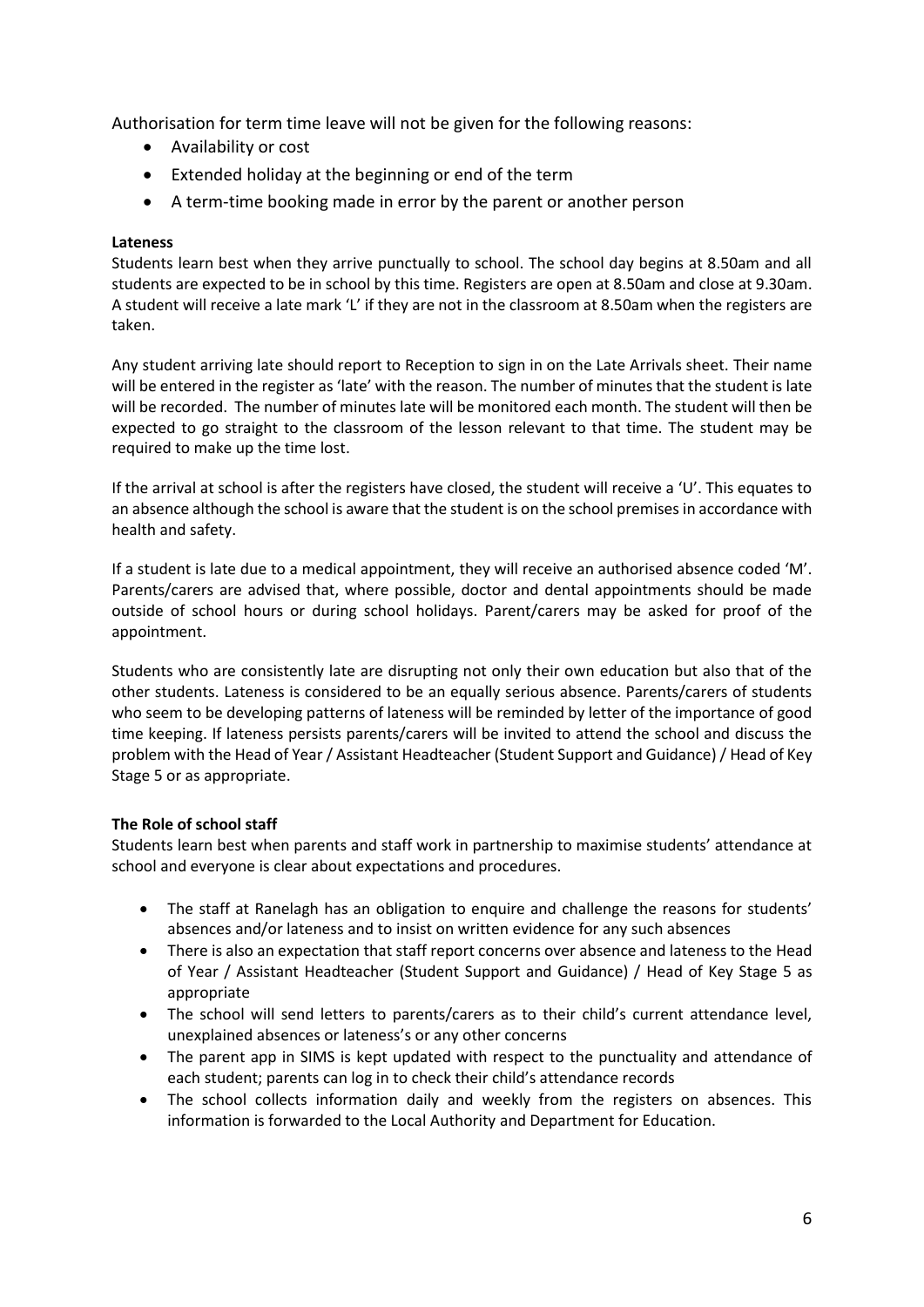## **The Role of the Education Welfare Service**

The Education Welfare Service strives to support schools, parents and students with the aim of ensuring and promoting good attendance and punctuality. However, the Education Welfare Service also has a statutory responsibility under the Education Act 1996 to pursue non-school attendance and persistent lateness. As an Academy, we have a Service Level Agreement with Bracknell Forest.

## **Section 444 of the Education Act states that** *"if a child of compulsory school age, who is a registered student at a school, fails to attend regularly at the school, the parents are guilty of an offence."*

Bracknell Forest Council, through the Education Welfare Service, may issue Fixed Penalty Notices or prosecute parents when children do not attend school regularly.

A Fixed Penalty Notice, when requested by a Headteacher, can be issued as long as the evidence for the request is robust and the following criteria are met:

- Where there is a minimum of 10 sessions (equivalent to five school days) of unauthorised absence by the student in any 10 week period (these do not need to be consecutive)
- Where term time leave is taken without obtaining authorisation from the school
- Unwarranted delayed return from term time leave without authorisation
- Persistent late arrival after the register has closed (code U) on 10 or more occasions in a 10 week period
- Parents' or carers' failure to make arrangements to ensure that children who have been excluded from school are not in a public place at prescribed times during the first five school days of any exclusion, without reasonable justification. It is incumbent upon the parent(s) or carer(s) in such circumstances to provide proof of reasonable justification, for example, that the child or young person needed to attend a pre-arranged medical appointment, or a medical emergency requiring the child or young person to be supervised elsewhere than at home.

A Penalty Notice will be issued on the first occasion if appropriate.

When a student is referred to the Education Welfare Service because of persistent poor attendance there are various actions that can be taken to attempt to bring about an improvement. The Fast Track Intervention framework promotes early intervention and aims to ensure that appropriate action is taken to tackle non-attendance as soon as attendance problems become apparent. Fast Track involves engaging the parent and specifying what improvements need to be made over a fixed time-frame (usually 8 weeks). Parents have the responsibility for ensuring that their child attends school regularly. Where a parent fails in this responsibility and no improvement is brought about within the specified time-frame, legal proceedings may be initiated in the Magistrates' Court.

#### **Promoting Good Attendance**

We celebrate excellent attendance throughout Ranelagh, with certificates awarded to individual children at the end of each term and at the end of the academic year (September to July).

#### **What parents can do to help**

Parents/carers are asked to work with the school staff and ensure that they are fully aware of the school's attendance policy as this has a significant impact on a student's learning.

Parents/carers must:

- not condone their child's absences
- telephone the school each day that their child is unable to attend school due to illness before 9.00am